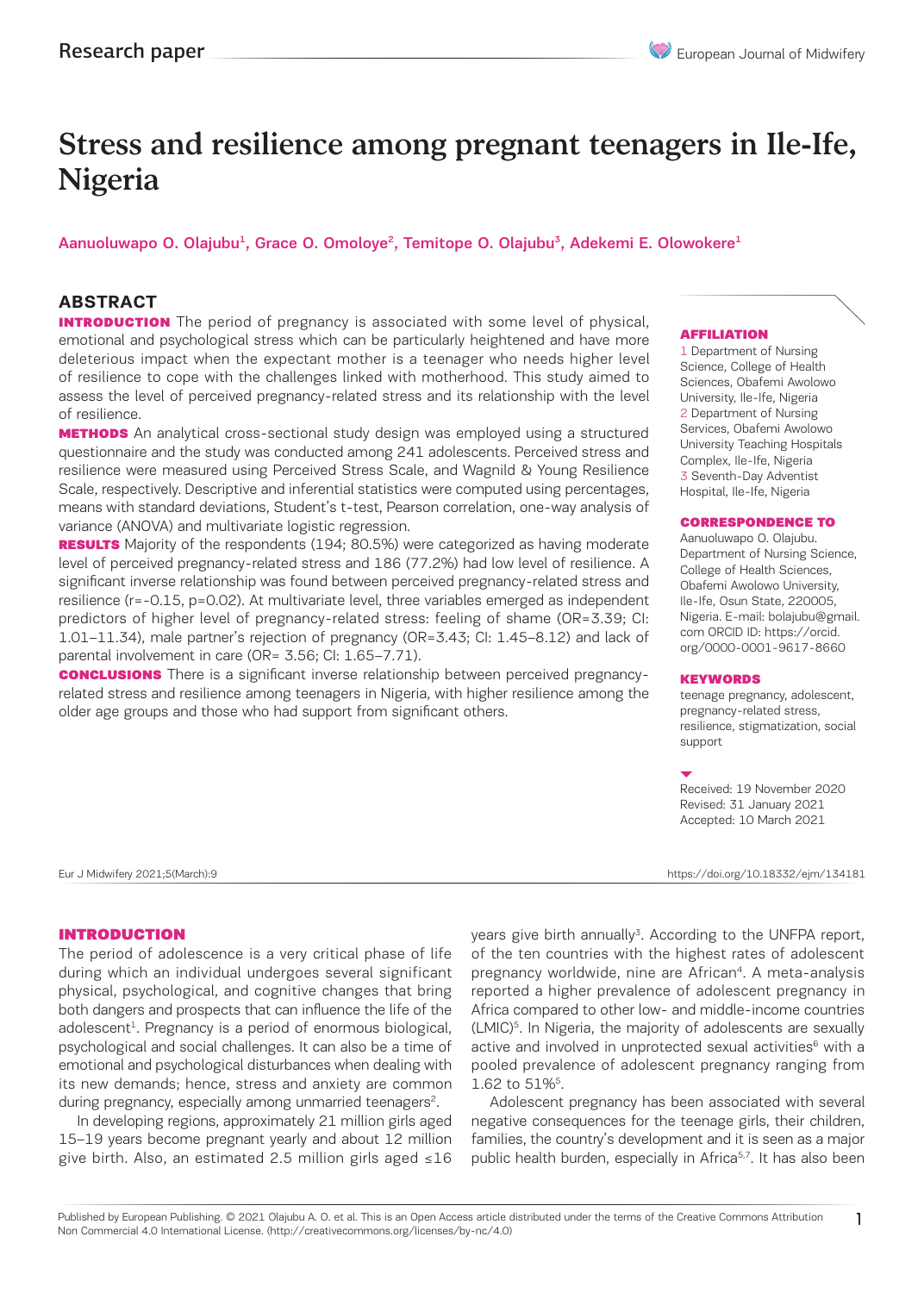linked to increased adverse maternal and neonatal outcomes with social, educational and economic consequences<sup>5,8-10</sup>.

Stress is an important risk factor for the physical and psychological health of pregnant women $11$ . Stress and anxiety disorders during pregnancy do not only have undesirable effects on the progression of pregnancy, they can also impact the outcome for both mother and child<sup>2</sup>. However, among teenagers, the effects can be particularly heightened and have more deleterious impact. It has been documented that perinatal depression is more prevalent among pregnant women and nursing mothers who are adolescents than their counterparts who are of older age $^{12}$ . Pregnant adolescents are susceptible to depression as a result of the mental stress and psychological difficulties they are exposed to during pregnancy $13$ . Also, there has been indications from Nigeria that suggest poorer outcomes for children born to adolescents with depression $^{14}$ .

Common stressors among pregnant adolescents include shame and stigmatization, which result in loneliness, dropping out of school, and lack of support from loved ones<sup>7</sup>. Also, factors such as age, marital status, literacy levels and parity play major roles in the determination of pregnancy-related stress and anxiety levels<sup>2</sup>. Most pregnant teenagers live with guilt and feeling of selfcondemnation and disappointment to their parents who may eventually shoulder the responsibility of taking care of another person $15$ . These pose a heavy psychological burden on pregnant teenagers with the resultant effect on their physical and mental health due to absence of capability (i.e. resilience) to cope appropriately with the unexpected life events experienced by many pregnant teenagers<sup>3,16</sup>.

Resilience denotes a set of personal resources that protect an individual from the negative effects of stressors, bringing about positive outcomes in the presence of adversity $17$ . It has been documented as a protective factor against stress in pregnancy, puerperium and the resultant adverse maternal and neonatal outcomes in developing and developed countries $11,18,19$ . However, there is paucity of data on its relationship with pregnancy-related stress among adolescents in Nigeria.

This study, therefore, assessed the level of perceived pregnancy-related stress and level of resilience among pregnant teenagers in Ile-Ife, Osun State, Nigeria. This is with the aim of providing necessary empirical evidence for advocacy towards sensitizing concerned stakeholders about the plights of pregnant teenagers in low- and middle-income countries, especially Nigeria. This will, in turn, stimulate action and promote appropriate intervention programs for better outcomes, good health and well-being.

#### METHODS

### **Study design**

An analytical cross-sectional study design was used to determine the pattern of perceived pregnancy-related stress and resilience among pregnant teenagers in the study setting.

### **Setting and participants**

The study was conducted in Ile-Ife, an ancient city in

Osun State, South-West Nigeria. Ile-Ife, with a population of about 0.5 million<sup>20</sup>, serves as the administrative and geopolitical headquarters of Osun East Senatorial district, one of the three senatorial districts in the State. There are eight Local Government Councils (LGCs) under Ile-Ife as a whole – three Local Government Areas and five Local Council Development Areas<sup>21</sup>. All pregnant teenagers (aged 10–19 years) attending the primary healthcare centers (PHCs) across the various Local Government Councils in Ile-Ife were the target population. The study was carried out in 20 of the 46 PHCs located in the selected Local Government Councils.

Cochran's formula ( $n=Z^2pq/d^2$ ) for single proportion was used to calculate the sample size<sup>22</sup>. Using 10% attrition rate and a previous 23% prevalence of teenage pregnancy<sup>23</sup>, the calculated sample size was 302. A multistage sampling technique was used to recruit respondents as follows: four LGCs were randomly selected out of the eight LGCs in Ile-Ife. In each of the four selected councils, five PHCs with the highest number of pregnant teenagers registered for antenatal care were purposively selected, yielding a total of twenty PHCs which were included in the study. The total number of respondents recruited from each of the 20 selected PHCs was proportionately determined. Ethical approval (IPHOAU/12/1192) was obtained. Informed consent or assent was secured from all participants depending on their age, along with consent from the parents/guardians of participants aged ≤18 years. The privacy and confidentiality of participants' identity and data were ensured.

### **Data collection procedure**

Data were obtained with a pre-tested structured questionnaire which had four sections. The first section elicited information on sociodemographic characteristics. The second section assessed the perceived pregnancyrelated stress using a standardized and validated Perceived Stress Scale<sup>24</sup>. It consisted of 10 items, graded on a 5-point Likert scale (0=never to 4=very often), thus yielding a total obtainable score ranging 0–40, higher scores indicating a higher level of perceived stress. Four of the items (items 4, 5, 7 and 8) were reverse scored. The computed scores were categorized into three levels of perceived stress: low  $(1-13)$ , moderate  $(14-26)$  and high  $(27-40)^{25}$ . The third section assessed respondents' emotional experiences in which they were asked to rate how often they had each of the five specific emotional experiences, i.e. feelings of shame, guilt, loneliness, helplessness and sense of stigmatization. Each emotional feeling was rated: 0=never to 3=always. The fourth section measured the level of resilience among the pregnant teenagers using the standardized 14-item Wagnild and Young Resilience Scale rated on a 7-point Likert scale (1=strongly disagree to 7=strongly agree) with higher scores reflecting higher resilience<sup>26</sup>. Based on standard classification, the summed scores were categorized into levels of resilience as follows: low (≤64), moderate (65–81) and high (≥82)<sup>26</sup>. The face validity was ensured by giving the instruments to experts in maternal and child health nursing and in the field of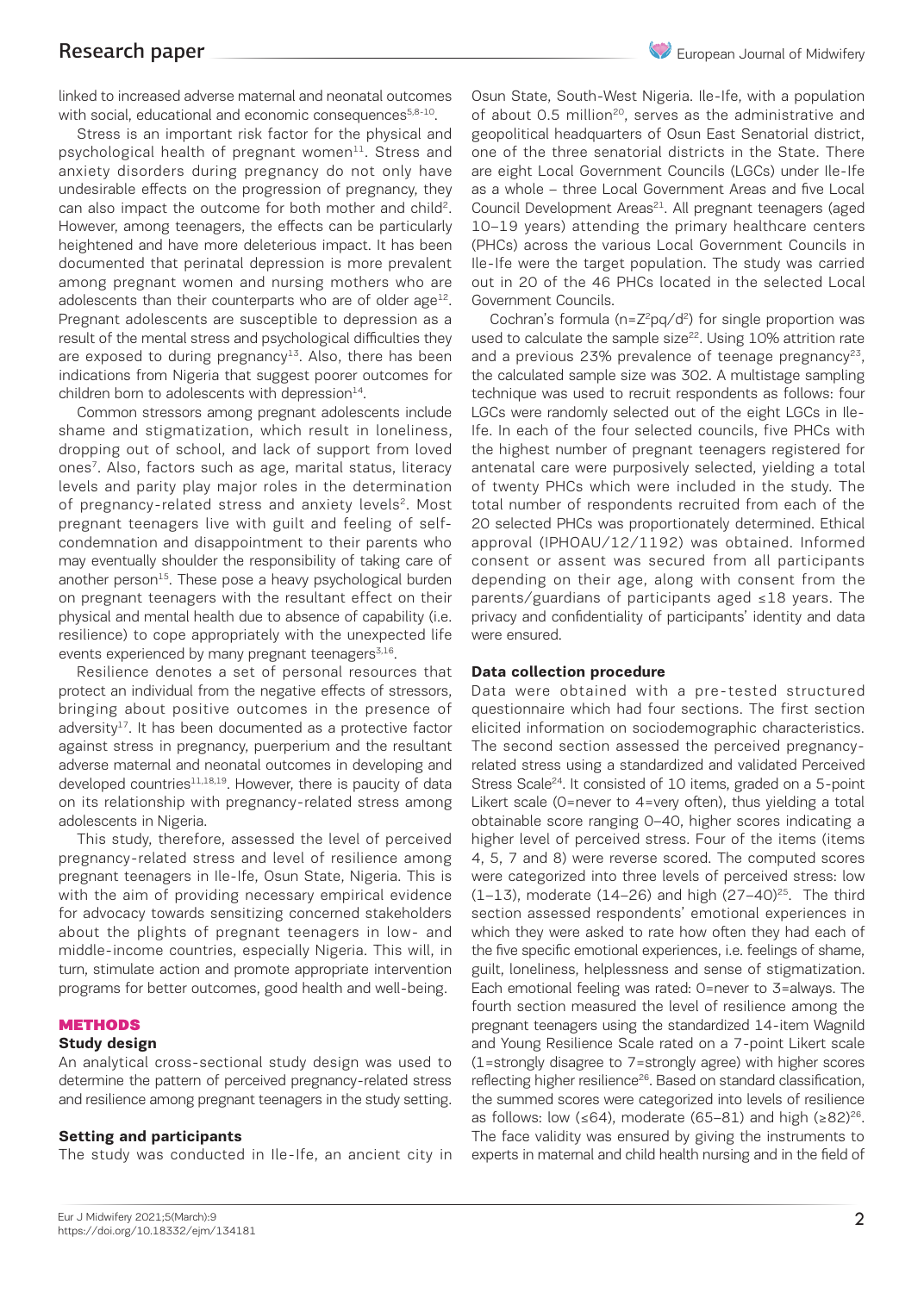psychology to assess the suitability of the content of the test items and how clearly the items on the instrument reflect the concept that they are intended to measure.

The instrument was pre-tested among 15 randomly selected pregnant teenagers at the antenatal clinics in Obafemi Awolowo University Teaching Hospitals Complex, Ile-Ife. The clarity and comprehension of the items by respondents were ascertained. Reliability test for each of the scales yielded the following Cronbach's alpha coefficients: perceived stress scale (0.70), resilience scale (0.80) and the emotional experience scale (0.92).

### **Statistical analysis**

Data analysis was performed using SPSS version 20. The scoring and categorization of responses in the various sections were done as described earlier. The results were summarized with frequencies and percentages for categorical variables, and means with standard deviations for quantitative variables.

Using inferential statistics, the association between continuous and categorical variables was assessed with the use of independent Student's t-test and one-way analysis of variance (ANOVA). The relationship among continuous variables was determined using Pearson's correlation coefficient.

The variables that were significantly associated with perceived pregnancy-related stress were entered into a multivariate logistic regression with the aim of determining the independent predictors of high perceived pregnancyrelated stress levels among the respondents. For the purpose of the regression analysis, some variables were dichotomized by combining their categories in view of the low frequencies of some categories. The perceived pregnancy-related stress variable was dichotomized into 'low/moderate' and 'high'. For all analyses, the level of statistical significance was set at p<0.05.

### RESULTS

A total of 302 teenagers were approached out of which 241 respondents gave assent/consent to participate yielding a response rate of 80%.

#### **Sociodemographic characteristics**

The age of the respondents ranged 14–19 years with a mean of  $17.5 \pm 1.4$  years. About two-thirds (162; 67.2%) were single while the remaining 32.8% were reportedly married.

With regard to educational status, an overall majority of 217 (90%) had formal western education, of which about half (115; 53.0%) had secondary school education while (85; 39.2%) and (17; 7.8%) had primary and tertiary education, respectively. Also, about two-third (155; 64.3%) of the respondents had no source of income (Table 1).

### **Pattern of perceived pregnancy-related stress and resilience**

The perceived pregnancy-related stress score among the respondents ranged 9–34 with a mean of 21.6±4.4. The majority (194; 80.5%) were categorized as having moderate level of perceived stress, 38 (15.8%) had a high level, while only 9 (3.7%) had a low level of perceived stress.

With regard to the degree of resilience, the total resilience scores obtained by the respondents ranged 26–87 with a mean score of 56.5±11.3. Among them, 186 (77.2%) had low resilience, 50 (20.7%) had a moderate level, while just 5 (2.1%) had a high level of resilience.

### **Pattern of negative emotional experiences**

The extent to which the respondents experienced some specific emotions are shown in Table 2. A total of 65% sometimes or always experienced the feeling of shame, thus it was the most prevalent of the emotions assessed. This was followed by loneliness (60.6%), stigmatization (60%), guilt (58.9%) and feeling of helplessness (51.5%).

### *Table 1. Sociodemographic characteristics the participants*

| <b>Characteristics</b>         | $\mathbf n$ | $\frac{a}{b}$ |
|--------------------------------|-------------|---------------|
| Age (years)                    |             |               |
| $14 - 16$                      | 43          | 17.8          |
| $17 - 19$                      | 198         | 82.2          |
| <b>Marital status</b>          |             |               |
| Single                         | 162         | 67.2          |
| Married                        | 79          | 32.8          |
| <b>Education type</b>          |             |               |
| Informal                       | 24          | 10.0          |
| Formal                         | 217         | 90.0          |
| Personal monthly income, (NGN) |             |               |
| No income                      | 155         | 64.3          |
| < 18000                        | 64          | 26.6          |
| ≥18000                         | 22          | 9.1           |
| <b>Living place</b>            |             |               |
| Alone/with friends             | 16          | 6.6           |
| With parents                   | 87          | 36.1          |
| With extended family           | 26          | 10.8          |
| With male partner              | 91          | 37.8          |
| With partner's family          | 21          | 8.7           |
| Partner accepted pregnancy     |             |               |
| <b>No</b>                      | 78          | 32.4          |
| Yes                            | 163         | 67.6          |
| Parents involved in care       |             |               |
| No                             | 66          | 27.6          |
| Yes                            | 175         | 72.6          |
| <b>Peer influence</b>          |             |               |
| No                             | 116         | 48.1          |
| Yes                            | 125         | 51.9          |

NGN: 10000 Nigerian Naira about 24 US\$.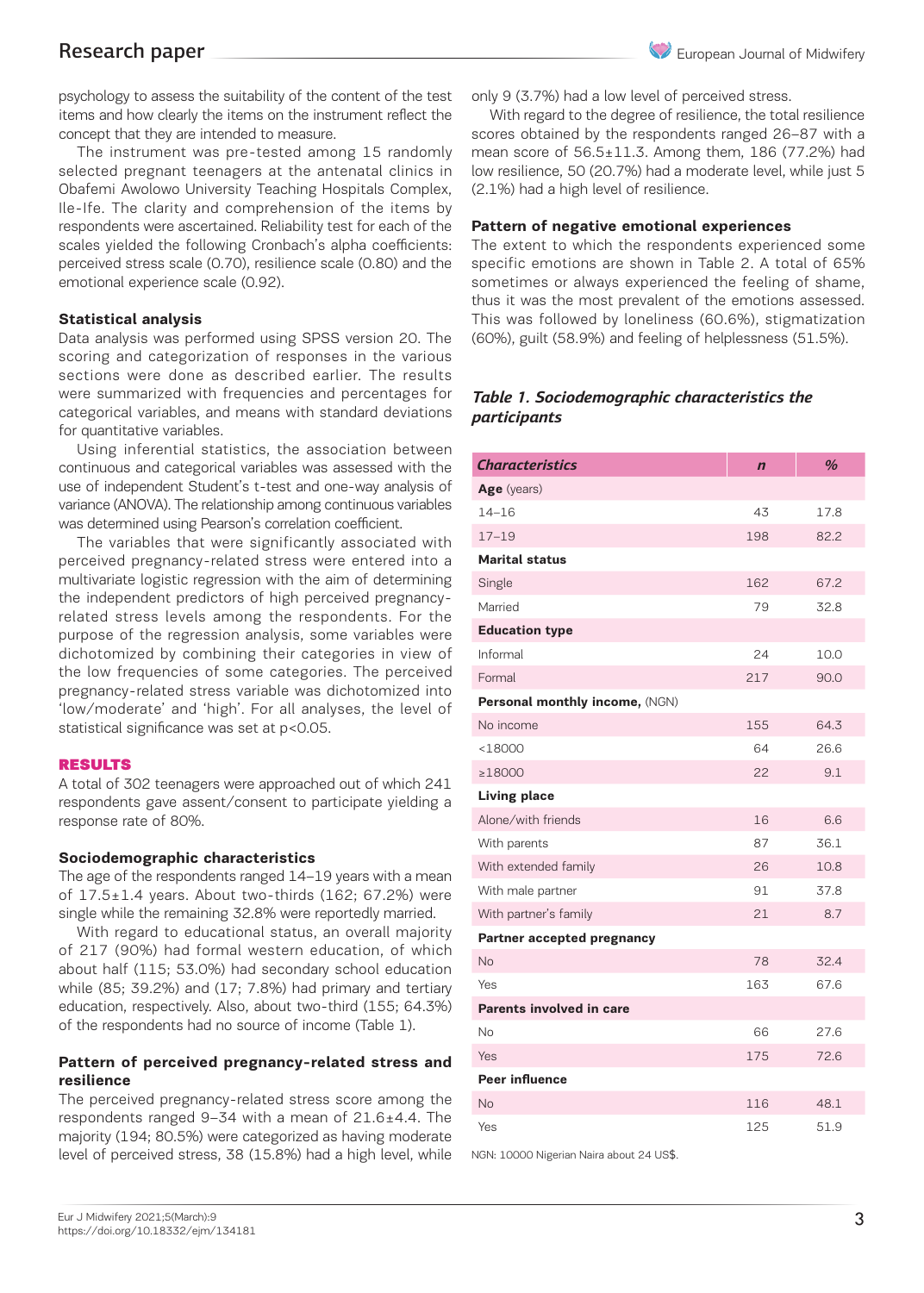## **Relationship between perceived pregnancy-related stress, resilience and emotional experiences**

The correlation analysis between perceived pregnancyrelated stress and resilience scores was determined. The Pearson's correlation coefficient showed a significant inverse relationship between perceived pregnancy-related stress and resilience, as those with higher resilience reported a low level of stress (r=-0.15, p=0.02).

# *Table 2. Pattern of specific emotional experience among respondents*

| <b>Emotional</b><br>experience | <b>Always</b><br>n(%) | <b>Sometimes</b><br>n(%) | <b>Rarely</b><br>n(%) | <b>Never</b><br>n(%) |
|--------------------------------|-----------------------|--------------------------|-----------------------|----------------------|
| Shame                          | 89 (36.9)             | 68 (28.2)                | 29 (12.0)             | 55 (22.8)            |
| Guilt                          | 66 (27.4)             | 76 (19.5)                | 47 (19.5)             | 52 (21.6)            |
| Loneliness                     | 68 (28.2)             | 78 (32.4)                | 50 (20.7)             | 45 (18.7)            |
| Helplessness                   | 37 (15.4)             | 87 (36.1)                | 61 (25.3)             | 56 (23.2)            |
| Stigmatization                 | 81 (33.6)             | 66 (27.4)                | 50 (20.7)             | 44 (18.3)            |

With increasing age, there was a decrease in the perception of pregnancy-related stress (r=-0.15, p=0.02), while age was positively correlated with resilience (r=0.31, p<0.001). Furthermore, there was positive correlation between pregnancy-related stress and each of the emotional experience rating scores, i.e. shame (r=0.51, p<0.001), guilt (r=0.51, p<0.001), loneliness (r=0.54, p<0.001), helplessness (r=0.45, p<0.001) and feeling stigmatized (r=0.47, p<0.001).

# **Relationship between perceived pregnancy-related stress and biosocial variables**

In the context of demographic characteristics, the mean of perceived pregnancy-related stress scores was higher among the following category of respondents: those in the younger age group of 14–16 years (p=0.03), those who were not married (p<0.001), those who had formal education (p=0.01) and those who were not earning any income (p=0.01) (Table 3).

Also more than one-third of the respondents (91; 37.8%) were living with their male partners, followed by 87 (36.1%)

# *Table 3. Relationship between perceived stress and biosocial variables*

| <b>Variables</b>               | n(%)       | <b>Perceived stress scores</b><br>mean(SD) | <b>Test statistic</b><br>t-test/ANOVA | $\boldsymbol{p}$ |
|--------------------------------|------------|--------------------------------------------|---------------------------------------|------------------|
| Age (years)                    |            |                                            |                                       |                  |
| $14 - 16$                      | 43 (17.8)  | 22.90 (4.17)                               | 2.24                                  | $0.03*$          |
| $17 - 19$                      | 198 (82.2) | 21.27 (4.40)                               |                                       |                  |
| <b>Marital status</b>          |            |                                            |                                       |                  |
| Single                         | 162 (67.2) | 22.59 (4.10)                               | 5.53                                  | $< 0.001*$       |
| Married                        | 79 (32.8)  | 19.44 (4.25)                               |                                       |                  |
| <b>Education type</b>          |            |                                            |                                       |                  |
| Informal                       | 24(10.0)   | 18.62 (3.68)                               | $-3.53$                               | $0.01*$          |
| Formal                         | 217 (90.0) | 21.89 (4.35)                               |                                       |                  |
| Personal monthly income, (NGN) |            |                                            |                                       |                  |
| No income                      | 155 (64.3) | 22.00 (4.49)                               |                                       | $0.01*$          |
| < 18000                        | 64 (26.6)  | 21.35 (3.97)                               | 4.58                                  |                  |
| $\geq 18000$                   | 22(9.1)    | 19.05 (4.16)                               |                                       |                  |
| <b>Living place</b>            |            |                                            |                                       |                  |
| Alone/with friends             | 16(6.6)    | 21.94(3.21)                                |                                       | $< 0.001*$       |
| With parents                   | 87(36.1)   | 23.38 (4.14)                               |                                       |                  |
| With extended family           | 26 (10.8)  | 21.58 (3.87)                               | 10.79                                 |                  |
| With male partner              | 91 (37.8)  | 19.47 (4.29)                               |                                       |                  |
| With partner's family          | 21(8.7)    | 22.76 (3.65)                               |                                       |                  |
| Partner accepted pregnancy     |            |                                            |                                       |                  |
| <b>No</b>                      | 78 (32.4)  | 23.58 (3.93)                               | 5.19                                  | $< 0.001*$       |
| Yes                            | 163 (67.6) | 20.60 (4.29)                               |                                       |                  |
| Parents involved in care       |            |                                            |                                       |                  |
| No                             | 66 (27.6)  | 22.79 (3.04)                               |                                       | $0.01*$          |
| Yes                            | 175 (72.6) | 21.10(4.73)                                | 2.70                                  |                  |
| <b>Peer influence</b>          |            |                                            |                                       |                  |
| <b>No</b>                      | 116 (48.1) | 20.56 (4.08)                               |                                       | $0.01*$          |
| Yes                            | 125 (51.9) | 22.49 (4.49)                               | $-3.48$                               |                  |

NGN: 10000 Nigerian Naira about 24 US\$. \*Statistically significant at p<0.05.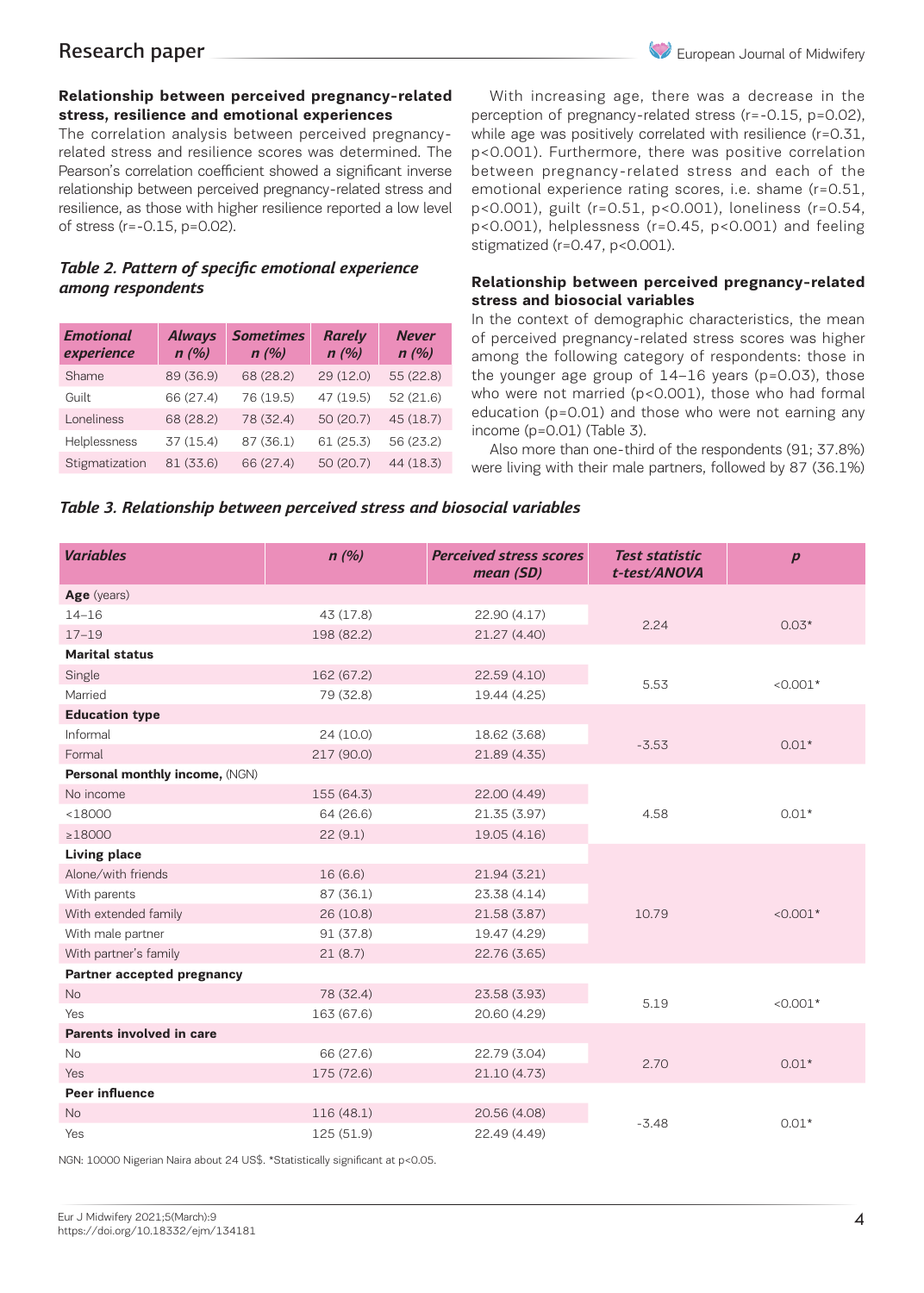living with their parents while 6.6% lived alone. The highest level of perceived stress was found among teenagers who lived with their parents and lowest among those who lived with their partners.

Also, close to one-third (32.4%) reported that their male partners did not accept their pregnancy and such respondents had significantly higher perceived stress scores (p<0.001). In the same vein, the 66 (27.6%) pregnant teenagers whose parents were not involved in their care exhibited higher perceived stress level (p=0.01). With regard to the role of peer influence, more than half (51.9%) admitted that it contributed to the events leading to getting pregnant and this was also significantly associated with the level of stress (p=0.01).

### **Relationship between resilience and biosocial variables**

As highlighted in Table 4, the level of resilience was found to be significantly higher among the older age group (p<0.001), those who were married (p=0.02), those who lived with their partners (p<0.001) and those whose pregnancies were

# *Table 4. Relationship between resilience and biosocial variables*

| <b>Variables</b>                         | <b>Resilience</b><br>mean (SD) | <b>Test</b><br><b>statistic</b><br>t-test/<br><b>ANOVA</b> | $\boldsymbol{p}$ |  |
|------------------------------------------|--------------------------------|------------------------------------------------------------|------------------|--|
| Age (years)                              |                                |                                                            |                  |  |
| $14 - 16$                                | 50.53 (11.21)                  |                                                            |                  |  |
| $17 - 19$                                | 57.79 (10.88)                  | $-3.95$                                                    | < 0.001          |  |
| <b>Marital status</b>                    |                                |                                                            |                  |  |
| Single                                   | 54.95 (10.58)                  | $-3.11$                                                    |                  |  |
| Married                                  | 59.67 (11.99)                  |                                                            | 0.02             |  |
| <b>Education type</b>                    |                                |                                                            |                  |  |
| Informal                                 | 55.13 (12.28)                  |                                                            | 0.53             |  |
| Formal                                   | 56.65 (11.16)                  | $-0.63$                                                    |                  |  |
| <b>Personal monthly</b><br>income, (NGN) |                                |                                                            |                  |  |
| No income                                | 55.82 (11.16)                  |                                                            |                  |  |
| < 18000                                  | 58.20 (11.77)                  | 1.02                                                       | 0.36             |  |
| $\geq 18000$                             | 56.32 (10.43)                  |                                                            |                  |  |
| <b>Living place</b>                      |                                |                                                            |                  |  |
| Alone/with friends                       | 58.50 (11.07)                  |                                                            |                  |  |
| With parents                             | 54.44 (10.94)                  |                                                            |                  |  |
| With extended family                     | 50.12 (11.46)                  | 6.04                                                       | < 0.001          |  |
| With male partner                        | 60.26 (10.94)                  |                                                            |                  |  |
| With partner's family                    | 55.10 (8.41)                   |                                                            |                  |  |
| <b>Partner accepted</b><br>pregnancy     |                                |                                                            |                  |  |
| <b>No</b>                                | 53.97 (13.08)                  | 243                                                        | 0.02             |  |
| Yes                                      | 57.71 (10.10)                  |                                                            |                  |  |
| Parents involved in care                 |                                |                                                            |                  |  |
| No                                       | 56.61 (12.19)                  |                                                            |                  |  |
| Yes                                      | 56.46 (10.93)                  | 0.09                                                       | 0.93             |  |

NGN: 10000 Nigerian Naira about 24 US\$.

accepted by their partners (p=0.02).

### **Predictors of perceived pregnancy-related stress**

The various demographic, emotional and social factors that were significantly associated with perceived pregnancyrelated stress were entered into a multivariate logistic regression analysis with dichotomized perceived stress level as the dependent variable (Table 5). The perceived

# *Table 5. Logistic regression analysis of predictors of perceived pregnancy-related stress*

| Variables                   | Beta    | $\boldsymbol{p}$ | <b>OR</b>    | 95 % CI       |
|-----------------------------|---------|------------------|--------------|---------------|
| <b>Resilience</b>           |         |                  |              |               |
| Moderate/high               | 0.45    | 0.27             | 1.56         | $0.71 - 3.45$ |
| Low                         |         |                  | 1            |               |
| Age (years)                 |         |                  |              |               |
| $17 - 19$                   | 0.32    | 0.48             | 1.38         | $0.57 - 3.35$ |
| $14 - 16$                   |         |                  | 1            |               |
| <b>Marital status</b>       |         |                  |              |               |
| Single                      | 0.01    | 0.99             | 1.01         | 0.44–2.30     |
| Married                     |         |                  | $\mathbf{1}$ |               |
| <b>Education type</b>       |         |                  |              |               |
| Formal                      | 1.04    | 0.08             | 2.84         | $0.88 - 9.22$ |
| Informal                    |         |                  | $\mathbf{1}$ |               |
| <b>Income status</b>        |         |                  |              |               |
| No income                   | $-0.61$ | 0.27             | 0.54         | $0.18 - 1.61$ |
| Some income                 |         |                  | $\mathbf{1}$ |               |
| <b>Feeling of shame</b>     |         |                  |              |               |
| Sometimes/always            | 1.22    | $0.04*$          | 3.39         | 1.01-11.34    |
| Rarely/never                |         |                  | $\mathbf 1$  |               |
| <b>Feeling of guilt</b>     |         |                  |              |               |
| Sometimes/always            | 0.31    | 0.54             | 1.37         | $0.50 - 3.73$ |
| Rarely/never                |         |                  |              |               |
| <b>Loneliness</b>           |         |                  |              |               |
| Sometimes/always            | 0.63    | 0.12             | 1.88         | $0.84 - 4.21$ |
| Rarely/never                |         |                  | $\mathbf 1$  |               |
| <b>Helplessness</b>         |         |                  |              |               |
| Sometimes/always            | $-0.12$ | 0.75             | 0.89         | $0.42 - 1.86$ |
| Rarely/never                |         |                  | $\mathbf 1$  |               |
| <b>Felt stigmatized</b>     |         |                  |              |               |
| Sometimes/always            | $-0.24$ | 0.70             | 0.79         | $0.24 - 2.58$ |
| Rarely/never                |         |                  | 1            |               |
| <b>Living place</b>         |         |                  |              |               |
| With partner                | 0.49    | 0.27             | 1.64         | $0.68 - 3.96$ |
| Others                      |         |                  | $\mathbf{1}$ |               |
| Partner's acceptance        |         |                  |              |               |
| <b>No</b>                   | 1.23    | $0.01*$          | 3.43         | $1.45 - 8.12$ |
| Yes                         |         |                  | $\mathbf 1$  |               |
| <b>Parental involvement</b> |         |                  |              |               |
| No                          | 1.27    | $0.01*$          | 3.56         | 1.65-7.71     |
| Yes                         |         |                  | $\mathbf{1}$ |               |
| <b>Peer influence</b>       |         |                  |              |               |
| <b>No</b>                   | $-0.32$ | 0.36             | 0.72         | $0.37 - 1.44$ |
| Yes                         |         |                  | $\mathbf 1$  |               |

\*Statistically significant at p<0.05.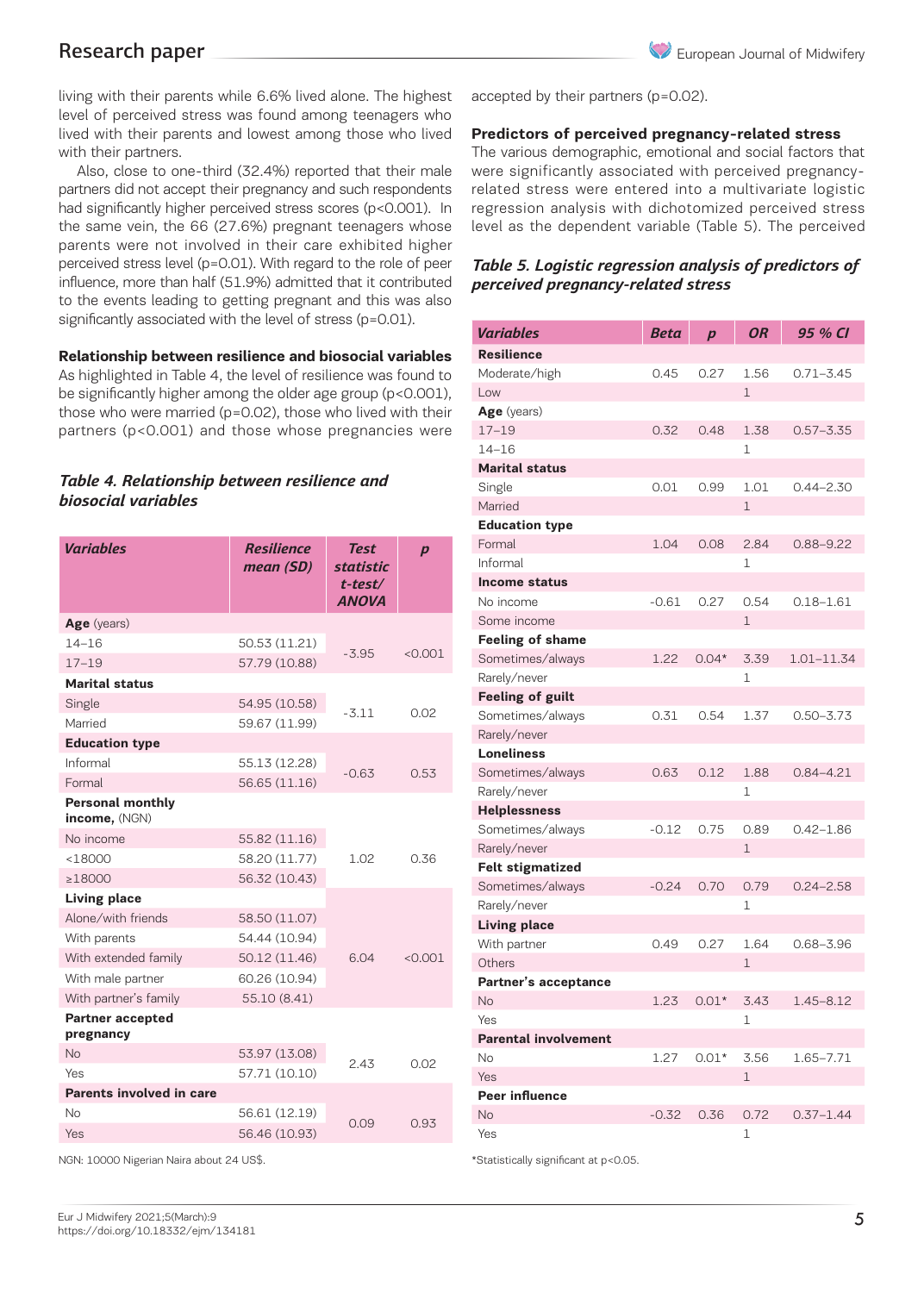pregnancy-related stress levels were dichotomized into 'low/moderate' and 'high'.

There were three variables that emerged as independent predictors of higher level of perceived pregnancy-related stress among the respondents. These include: feeling of shame (OR=3.39; CI: 1.01–11.34), male partner's rejection of pregnancy (OR=3.43; CI: 1.45–8.12) and lack of parental involvement in care (OR=3.56; CI: 1.65–7.71).

### **DISCUSSION**

The aim of this study was to assess perceived pregnancyrelated stress, its associated factors and its relationship with levels of resilience among pregnant teenagers.

The results show that there is a high prevalence of perceived pregnancy-related stress among the respondents. This is in consonance with the consistent submissions by various authors indicating that pregnant teenagers experience high level of emotional and psychological stress due to diverse psychosocial issues in addition to specific pregnancy-associated challenges<sup>27,28</sup>. Teenage mothers have an increased tendency of difficulty in coping with the psychological, social and economic demands that come with motherhood along with the demands of navigating the developmental challenges associated with adolescence<sup>28,29</sup>. More so, many teenage pregnancies are unplanned and out of wedlock with attendant social-cultural issues, thus, becoming a potentially stressful life event<sup>28</sup>.

In many parts of the world, including Nigeria, teenage pregnancy out of wedlock tends to be associated with social disapproval with consequent stigmatization, feeling of shame, guilt and other negative emotions<sup>28,30</sup>. These negative feelings, i.e. shame, guilt, helplessness, loneliness and sense of stigmatization, were quite prevalent among the respondents in this study. As emphasized by previous authors<sup>29,30</sup>, such emotional feelings are not only common, they increase the overall level of the stress experienced by teenage mothers. This is corroborated by the significant correlation between each of the emotional feelings and perceived pregnancy-related stress among the respondents in this study.

At bivariate level, perceived pregnancy-related stress was significantly lower among those who were married in comparison with those who were single and this is consistent with the finding in a previous study in Southern Brazil<sup>28</sup>. This might be expected since pregnancy in married adolescents is culturally accepted. Also, those married may benefit from the support possibly provided by their spouses, hence, mitigating the level of their perceived pregnancyrelated stress<sup>28</sup>. Furthermore, the level of resilience was higher among the married respondents in this study, thus, potentially acting as a buffer against the level of perception of stress and its effects.

In a similar vein, perceived pregnancy-related stress was significantly lower among those whose pregnancies were accepted by their partner and those whose parents were involved in their care. This further suggests the crucial importance of social support as a positive moderating factor on the level of stress perceived or experienced by pregnant teenagers<sup>28</sup>. This may also explain the significantly higher level of resilience reported by those whose pregnancies were accepted by their partners and those who lived with their partners. A number of previous authors have reported an inverse relationship between the availability of such social support and perceived stress $27,28,31$ . On the other hand, a previous study<sup>32</sup> did not find any relationship between stress during pregnancy and support within the family. However, the authors included adult pregnant women in their study and this may explain the discrepancy in their result compared to the present study.

Furthermore, in reference to their place of abode, it is noteworthy that those living with their parents reported the highest level of perceived pregnancy-related stress. This appears counter-intuitive considering the fact that parents would have been expected to be potential sources of the social support needed by these teenagers and the availability of such social support would have provided great relief. Therefore, this finding may suggest that some parents did not provide the kind of social and emotional support that would have achieved the reduction in the level of stress experienced or perceived by their pregnant teens. This is in support of a previous finding which showed that many parents displayed negative attitudes and dispositions towards their teenagers who got pregnant out of wedlock $30$ . Such dispositions are actually potential sources of increase in the level of stress felt by such teenagers. However, a previous study in Nigeria reported social support for pregnant teenagers by their parents, especially mothers, despite the cultural and religious views $33$ .

With regard to age, it was not surprising that the degree of perceived stress was higher among those in the younger age group. This may be attributable to the fact that, as shown in the results, the level of resilience is generally lower among the younger ones, which corroborates a previous similar finding $31$ .

Assessment of the levels of resilience of the pregnant teenagers in this study showed that the majority had low resilience. This finding corroborates a previous study among pregnant adolescents where their level of resilience was found to be low compared with a pregnant adult<sup>34</sup>. The reason for this may not be farfetched as many of the teenagers are not yet physically, psychological, emotional prepared for pregnancy and associated experiences. The participants with higher resilience perceived themselves to be relatively less stressed. The experience of negative emotions such as feelings of stigma, shame, guilt, helplessness and loneliness was also significantly lower among those with high resilience. This finding was comparable to a previous study where resilience has been reported to help increase pregnant teenagers' capacity to overcome adversities from a crisis situation such as the damaging effects of unintended pregnancies<sup>35</sup>. Resilience is also an enabling factor for healthcare service engagement among young mothers even in the face of stigma or negative stereotype from healthcare providers<sup>14</sup>. The converse relationship found between stress and resilience in this current study is understandable and agrees with findings from previous studies $11,36$ . Resilience,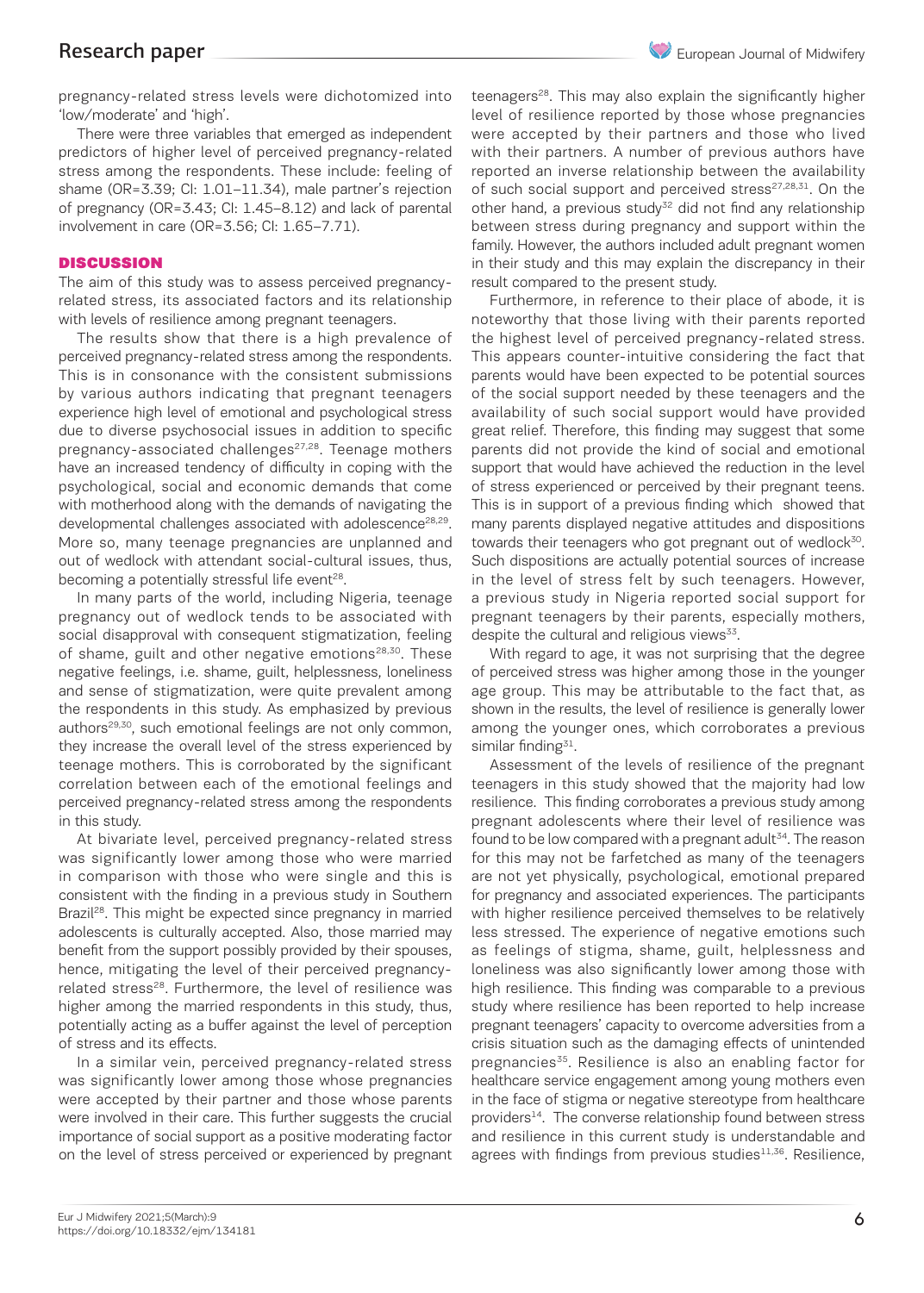which has been described as capacity for adapting successfully to challenging or threatening circumstances, is known to be a protective factor against the effect of stress and stressful life events $11$ . Thus, helping to improve pregnant teenagers' resilience may help improve their lives and promote opportunities for positive outcomes among them<sup>34</sup>.

The significant factors that were associated with perceived pregnancy-related stress at bivariate level were subjected to multivariate level of analysis. There were three factors that emerged as independent predictors of high stress levels among the respondents: feeling of shame, lack of parental involvement in care, and partner's rejection of the pregnancy.

### **Limitations**

The restriction of the study setting to primary healthcare facilities potentially limits the ability to generalize the findings to the entire population or to teenagers in another sociocultural milieu. The use of a structured questionnaire also possibly confines the respondents to picking their answers from the provided options. Future studies on the subject may want to employ a qualitative method with openended questions. It must also be noted that the presence of other stressful life events was not evaluated. Such stressors are potential confounders that could influence the perceived pregnancy-related stress and resilience levels of the respondents. The study is also limited by its design and cause-and-effect relationships could not be predicted. However, the associations found between the variables in this study could be ascertained through a more rigorous study using an experimental design.

The findings in this study remain pertinent and highlight the crucial need to pay attention to the psychological wellbeing of pregnant teenagers. Efforts should be made by healthcare workers to incorporate assessment of mental wellness into their routine antenatal care. Appropriate intervention programs aimed at improving psychological health of pregnant teenagers should be designed and deployed. Such interventions should include training the pregnant teenagers on positive coping strategies and enhancement of their capacity for resilience. Parents, guardians and family members of these teenagers should also be educated on the need to provide them with adequate social support.

### CONCLUSIONS

This study shows an inverse relationship between levels of perceived pregnancy-related stress and resilience. The level of perceived pregnancy-related stress was higher among those in the younger age group and the majority had low resilience. There may be a need for policy makers and relevant stakeholders to put measures in place to address psychological needs among pregnant teenagers.

### REFERENCES

1. Liang M, Simelane S, Fortuny Fillo G, et al. The State of Adolescent Sexual and Reproductive Health. J Adolesc Health. 2019;65(6S):S3-S15. doi:10.1016/j.jadohealth.2019.09.015

- 2. Boakye-Yiadom A, Shittu SO, Dutt JB, Dapare PPM, Alhassan A. Perceived stress and anxiety among Ghanaian pregnant women. Journal of Medical and Biomedical Sciences. 2015;4(2):29-37. doi:10.4314/jmbs.v4i2.5
- 3. Adolescent pregnancy. World Health Organization. Published January 31, 2020. Accessed November 11, 2020. https://www.who.int/news-room/fact-sheets/ detail/adolescent-pregnancy
- 4. United Nations Population Fund. Worlds Apart: Reproductive health and rights in an age of inequality. Published October, 2017. Accessed November 11, 2020. https://esaro.unfpa.org/sites/default/files/pubpdf/EN\_WEB-READY\_SWOP%202017%20report\_0. pdf
- 5. Kassa GM, Arowojolu AO, Odukogbe AA, Yalew AW. Prevalence and determinants of adolescent pregnancy in Africa: a systematic review and Meta-analysis. Reprod Health. 2018;15(1):195. doi:10.1186/s12978-018-0640-2
- 6. Nmadu AG, Mohammed S, Usman NO. Barriers to adolescents' access and utilisation of reproductive health services in a community in north-western Nigeria: A qualitative exploratory study in primary care. Afr J Prim Health Care Fam Med. 2020;12(1):a2307. doi:10.4102/phcfm.v12i1.2307
- 7. Ruzibiza Y. 'They are a shame to the community … ' stigma, school attendance, solitude and resilience among pregnant teenagers and teenage mothers in Mahama refugee camp, Rwanda. Glob Public Health. 2020;1-12. doi:10.1080/17441692.2020.1751230
- 8. Fleming N, O'Driscoll T, Becker G, Spitzer RF, CANPAGO COMMITTEE. Adolescent Pregnancy Guidelines. J Obstet Gynaecol Can. 2015;37(8):740-756. doi:10.1016/S1701-2163(15)30180-8
- 9. Lachance CR, Burrus BB, Scott AR. Building an evidence base to inform interventions for pregnant and parenting adolescents: a call for rigorous evaluation. Am J Public Health. 2012;102(10):1826-1832. doi:10.2105/AJPH.2012.300871
- 10. Ezegwui HU, Ikeako LC, Ogbuefi F. Obstetric outcome of teenage pregnancies at a tertiary hospital in Enugu, Nigeria. Niger J Clin Pract. 2012;15(2):147-150. doi:10.4103/1119-3077.97289
- 11. García-León MÁ, Caparrós-González RA, Romero-González B, González-Perez R, Peralta-Ramírez I. Resilience as a protective factor in pregnancy and puerperium: Its relationship with the psychological state, and with Hair Cortisol Concentrations. Midwifery. 2019;75:138-145. doi:10.1016/j.midw.2019.05.006
- 12. Dinwiddie KJ, Schillerstrom TL, Schillerstrom JE. Postpartum depression in adolescent mothers. J Psychosom Obstet Gynaecol. 2017;39(3):168-175. doi:10.1080/0167482X.2017.1334051
- 13. Ayamolowo SJ, Olajubu AO, Akintola FE. Perceived social support and depression among pregnant and child-rearing teenagers in Ile-Ife, Southwest Nigeria.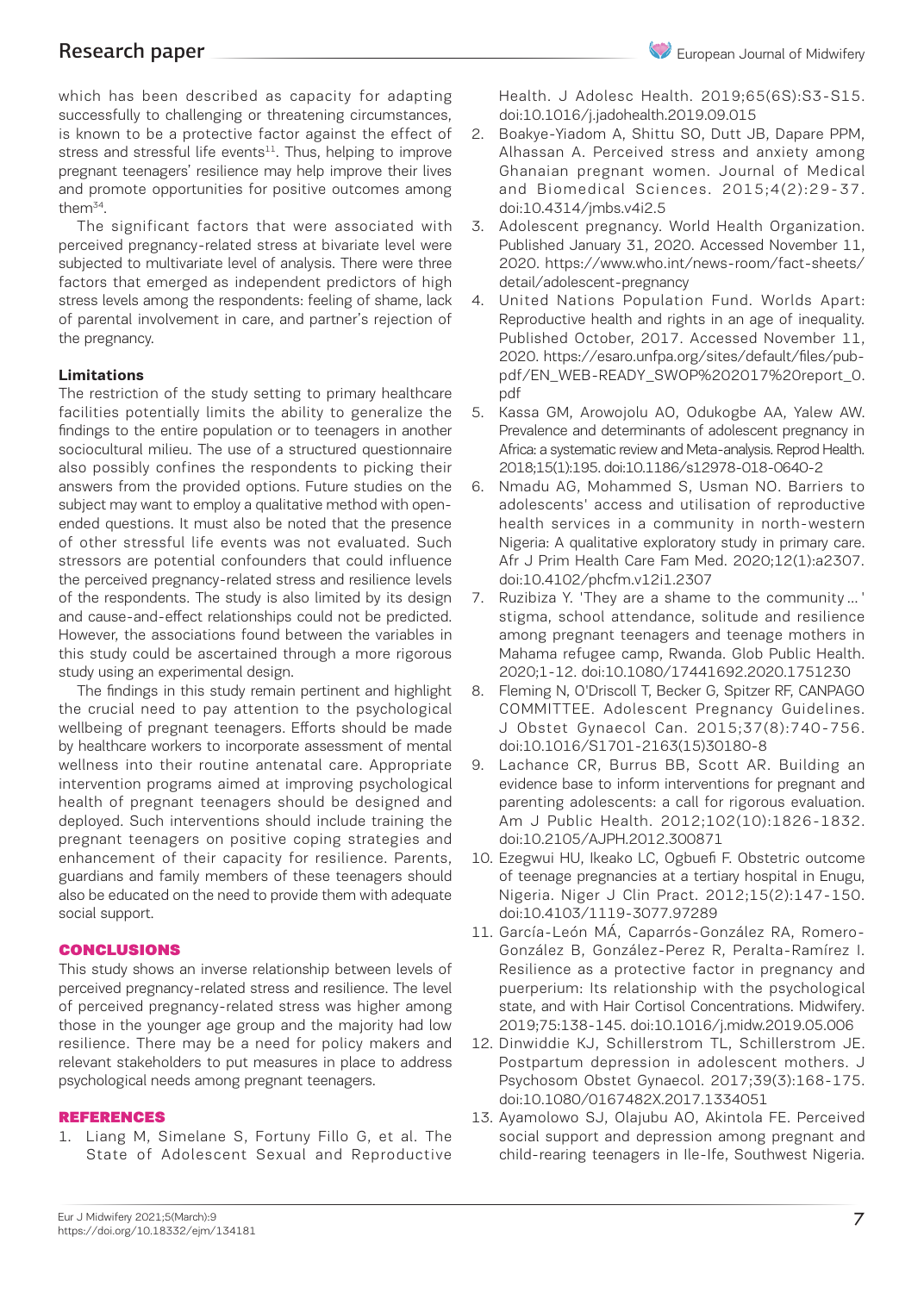Afr J Midwifery Womens Health. 2019;13(4):1-9. doi:10.12968/ajmw.2018.0033

- 14. Kola L, Bennett IM, Bhat A, et al. Stigma and utilization of treatment for adolescent perinatal depression in Ibadan Nigeria. BMC Pregnancy Childbirth. 2020;20(1):294. doi:10.1186/s12884-020-02970-4
- 15. Akella D, Jordan M. Impact of Social and Cultural Factors on Teen Pregnancy. J Health Dispar Res Pract. 2015;8(1):41-62. Accessed January 31, 2021. https://digitalscholarship.unlv.edu/cgi/viewcontent. cgi?article=1332&context=jhdrp
- 16. Mangeli M, Rayyani M, Cheraghi MA, Tirgari B. Exploring the Challenges of Adolescent Mothers From Their Life Experiences in the Transition to Motherhood: A Qualitative Study. J Family Reprod Health. 2017;11(3):165-173. Accessed January 31, 2021. https://www.ncbi.nlm.nih.gov/pmc/articles/ PMC6045691/pdf/JFRH-11-165.pdf
- 17. Fletcher D, Sarkar M. Psychological resilience: A review and critique of definitions, concepts, and theory. Eur Psychol. 2013;18(1):12-23. doi:10.1027/1016-9040/a000124
- 18. Solivan AE, Wallace ME, Kaplan KC, Harville EW. Use of a resiliency framework to examine pregnancy and birth outcomes among adolescents: A qualitative study. Fam Syst Health. 2015;33(4):349-355. doi:10.1037/fsh0000141
- 19. Pfeiffer C, Ahorlu CK, Alba S, Obrist B. Understanding resilience of female adolescents towards teenage pregnancy: a cross-sectional survey in Dar es Salaam, Tanzania. Reprod Health. 2017;14(1):1-12. doi:10.1186/s12978-017-0338-x
- 20. Ajala OA, Olayiwola AM. An Assessment of the Growth of Ile-Ife, Osun State Nigeria, Using Multi-Temporal Imageries. Journal of Geography and Geology. 2013;5(2):43-54. doi:10.5539/jgg.v5n2p43
- 21. LG'S , LCDA'S AND AREA COUNCILS. State of Osun Ministry of Innovation, Science and Technology. Accessed November 18, 2020. https://www.osunstate. gov.ng/government/executive/lgas/
- 22. Cochran WG. Sampling Techniques. 3rd ed. John Wiley & Sons; 1977. Accessed July 23, 2020. https://glad. geog.umd.edu/Potapov/\_Library/Cochran\_1977\_ Sampling\_Techniques\_Third\_Edition.pdf
- 23. National Population Commission, ICF International. Nigeria Demographic and Health Survey 2013. Published June 2014. Accessed January 31, 2021. https://dhsprogram.com/pubs/pdf/FR293/FR293.pdf
- 24. Cohen S, Kamarck T, Mermelstein R. A global measure of perceived stress. J Health Soc Behav. 1983;24(4):385- 396. doi:10.1007/978-3-030-39903-0\_773
- 25. Alharbi H, Alshehry A. Perceived stress and coping strategies among ICU nurses in government tertiary hospitals in Saudi Arabia: a cross-sectional study. Ann Saudi Med. 2019;39(1):48-55. doi:10.5144/0256-4947.2019.48
- 26. Wagnild GM, Young HM. Development and psychometric evaluation of the resilience scale. J Nurs Meas. 1993;1(2):165-178. Accessed September, 20, 2020. http://scholar.google.gr/scholar\_

url?url=https://cyberleninka.org/article/n/255719. pdf&hl=en&sa=X&ei=xxJKYJT\_L\_GTy9YPneWeiAg& scisig=AAGBfm1uJ0cLfnppWNfsBYKhzCqAlDz OpA&nossl=1&oi=scholarr

- 27. Mohammadpour M, Charandabi SMA, Malekuti J, Mohammadi M, Mirghafourvand M. Perceived Stress and its Relationship With Social Support in Pregnant Women Referring to Health Centers of Ardabil, Iran. Crescent journal of medical and biological sciences. 2019;6(4):505-510. Accessed October 31, 2020. http://www.cjmb.org/uploads/pdf/pdf\_CJMB\_301.pdf
- 28. Peter PJ, de Mola CL, de Matos MB, et al. Association between perceived social support and anxiety in pregnant adolescents. Braz J Psychiatry. 2017;39(1):21- 27. doi:10.1590/1516-4446-2015-1806
- 29. Hodgkinson S, Beers L, Southammakosane C, Lewin A. Addressing the mental health needs of pregnant and parenting adolescents. Pediatrics. 2014;133(1):114- 122. doi:10.1542/peds.2013-0927
- 30. Vin SX, Muhammad NA, Sun TP, Tan KTM, Tohid H, Omar K. Physical And Psychosocial Impacts of Pregnancy on Adolescents and their Coping Strategies: A Descriptive Study In Kuala Lumpur, Malaysia. Malaysian journal of public health medicine. 2014;14(3):71-80. Accessed January 31, 2021. https://www.mjphm.org.my/ mjphm/journals/2014%20-%20Volume%2014%20 (3)/PHYSICAL%20AND%20PSYCHOSOCIAL%20 IMPACTS%20OF%20PREGNANCY%20ON%20 ADOLESCENTS%20AND%20THEIR%20COPING%20 STRATEGIES%20A%20DESCRIPTIVE%20STUDY%20 IN%20KUALA%20LUMPUR%20MALAYSIA.pdf
- 31. Costa ECV, Castanheira E, Moreira L, Correia P, Ribeiro D, Graça Pereira M. Predictors of emotional distress in pregnant women: the mediating role of relationship intimacy. J Ment Health. 2020;29(2):152-160. doi:10.1080/09638237.2017.1417545
- 32. Shishehgar S, Dolatian M, Bakhtiari M, Majd HA. A survey of relationship between social support with quality of life as well as stress among pregnant women referred to Shahryar hospital affiliated to social security organization in 1391. Article in Persian. Advances in Nursing & Midwifery. 2014;23(81):27-32. Accessed January 31, 2021. https://journals.sbmu.ac.ir/en-jnm/ article/view/5820/5024
- 33. Enemchukwu CC, Fajobi TA, Muoghalu CO. Social Support Networks Available to Adolescent Mother in Nigeria: Case Study of Ife-East Local Government, Osun-State. Asian Research Journal of Arts & Social Sciences. 2016;1(2):1-11. doi:10.9734/ARJASS/2016/27282
- 34. Salazar-Pousada D, Arroyo D, Hidalgo L, Pérez-López FR, Chedraui P. Depressive Symptoms and Resilience among Pregnant Adolescents: A Case-Control Study. Obstet Gynecol Int. 2010;2010:952493. doi:10.1155/2010/952493
- 35. Kuasit U, Chunuan S, Hatthakit U, Bullock LFC. The Effects of a Resilience Enhancing Nursing Program on Depression among Pregnant Teenagers. Walailak J Sci Technol. 2020;17(8):825-837.